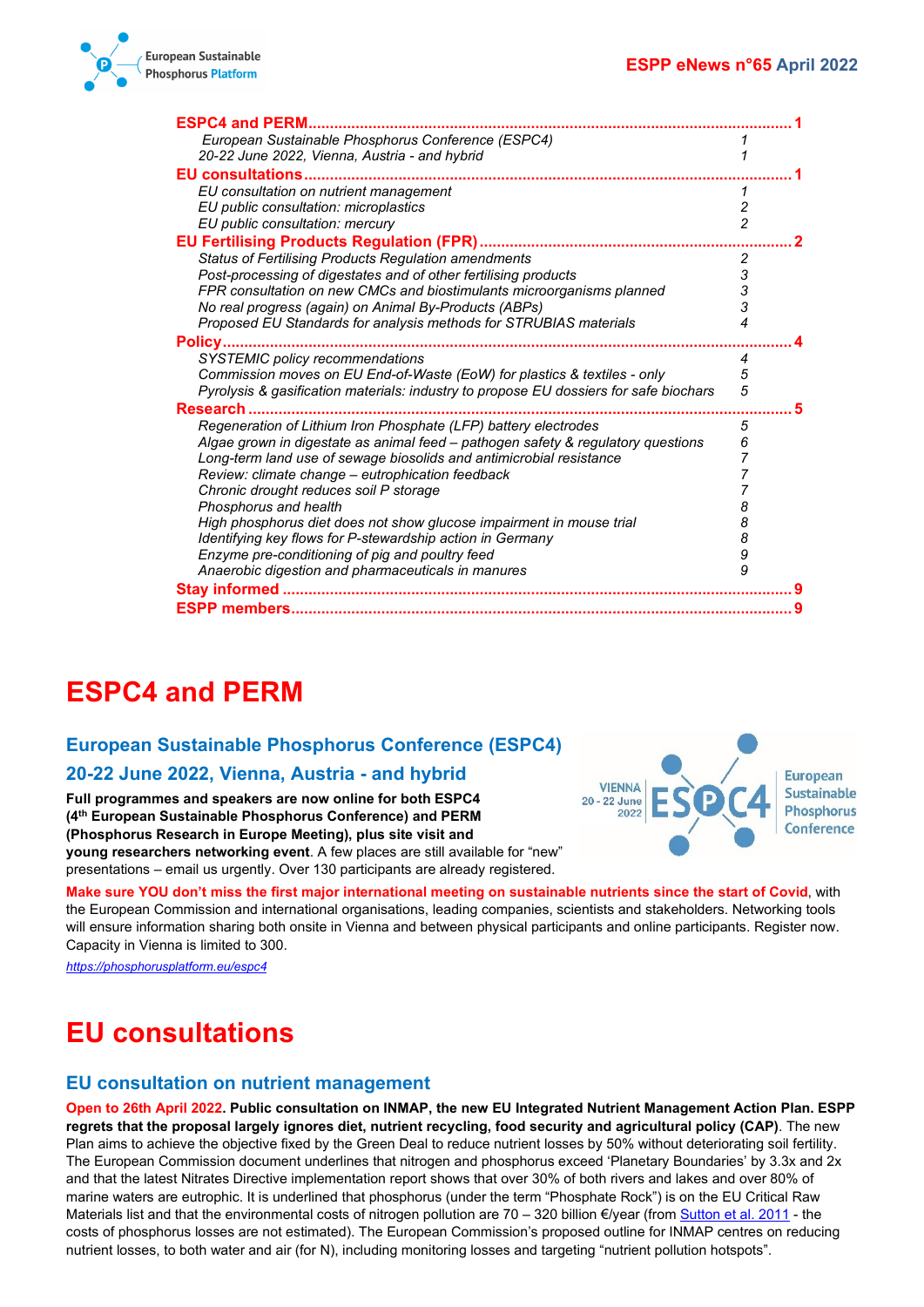

Despite referring to the Circular Economy Action Plan in the introduction, nutrient use efficiency and nutrient recycling are not emphasised and diet is not cited in the proposed INMAP outline. Food security is identified as a challenge in the consultation summary webpage, but is absent from the proposed INMAP outline. ESPP input will suggest that dietary change is the key driver of fertiliser use, of livestock production and of nutrient pollution, as well as of food security, and that developing nutrient recovery and recycling is central to both reducing nutrient losses (N and P losses to water, ammonia air pollution and nitrogen oxides climate emissions) and to reducing dependency on imported phosphate rock and phosphate fertilisers and imported natural gas (for nitrogen fertiliser production). The proposed INMAP outline suggests that Member States should focus on synergies between nutrient pollution reduction and CAP (common agricultural policy) but seems to imply that no modification of CAP is required to improve nutrient management. The outline indicates that INMAP initiatives may include revising legislation if necessary, but does not make proposals to enable funding of nutrient recycling and improved nutrient management, such as confirmation of the inclusion of phosphorus recycling in the EU Taxonomy for green investment funding (see ESPP eNews [n°58](http://www.phosphorusplatform.eu/eNews058) and [n°59\)](http://www.phosphorusplatform.eu/eNews059) or extension of carbon credits to saving nitrogen greenhouse gases.

*EU public consultation, open to individuals, companies, stakeholder organisations, to 26th April 2022 (4000 character free text input, plus possibility to upload a position paper or document). "Nutrients – action plan for better management" (Integrated Nutrient Management Action Plan, INMAP[\) here](https://ec.europa.eu/info/law/better-regulation/have-your-say/initiatives/12899-Nutrients-action-plan-for-better-management_en) ESPP's initial input to the INMAP preparation process, 27\_3\_2021 is here <http://www.phosphorusplatform.eu/regulatory>*

### <span id="page-1-0"></span>**EU public consultation: microplastics**

**Open to 17 May 2022. General public and specialist questionnaire invites opinions on the risks from microplastics, possible regulatory action, willingness to pay more for products with lower microplastics release.** Specialist section addresses pellets, tyres, textiles, detergent capsules. Amongst possible actions suggested are "Specific waste water treatments in urban waste water treatment plants" but it is not explained what such treatments might be.

*EU public consultation, open to 17 May 2022 "Microplastics pollution – measures to reduce its impact on the environment[" HERE.](https://ec.europa.eu/info/law/better-regulation/have-your-say/initiatives/12823-Microplastics-pollution-measures-to-reduce-its-impact-on-the-environment_en)*

### <span id="page-1-1"></span>**EU public consultation: mercury**

**Open to 3 May 2022. Consultation questions whether mercury should be banned in dental fillings and emissions from crematoria limited. Both actions would significantly reduce mercury levels in sewage and biosolids.** Further details in ESPP [eNews n°64.](http://www.phosphorusplatform.eu/eNews064)

*EU public consultation, open to 3 May 2022 "Mercury – review of EU law" [HERE.](https://noharm-europe.org/sites/default/files/documents-files/5740/2018-12_Moving_towards_a_phase-out_of_dental_amalgam_in_Europe_WEB.pdfhttps:/ec.europa.eu/info/law/better-regulation/have-your-say/initiatives/12924-Mercury-review-of-EU-law/public-consultation_en)*

# <span id="page-1-2"></span>**EU Fertilising Products Regulation (FPR)**

## <span id="page-1-3"></span>**Status of Fertilising Products Regulation amendments**

To date, a "consolidated" version of the Fertilising Products Regulation including amendments is not yet available.

| <b>Initial Fertilising Products Regulation</b><br>(Regulation 2019/1009)                                                                                                                                       | Published Official Journal 25/6/2019                                                                                                                                                         | https://eur-lex.europa.eu/legal-<br>content/EN/TXT/?uri=CELEX%3<br>A32019R1009 |  |
|----------------------------------------------------------------------------------------------------------------------------------------------------------------------------------------------------------------|----------------------------------------------------------------------------------------------------------------------------------------------------------------------------------------------|--------------------------------------------------------------------------------|--|
| <b>STRUBIAS</b> (struvite, biochars and ashes):<br>CMC12 "Precipitated phosphate salts &<br>derivates"<br>CMC13 "Thermal oxidation materials and<br>derivates"<br>CMC14 "Pyrolysis and gasification materials" | Published Official Journal 30/11/2021                                                                                                                                                        | https://eur-<br>lex.europa.eu/eli/reg/2019/1009                                |  |
| <b>Technical amendments</b>                                                                                                                                                                                    | Published Official Journal 8/10/2021                                                                                                                                                         |                                                                                |  |
| Corrigendum                                                                                                                                                                                                    | Published Official Journal 10/3/2022                                                                                                                                                         |                                                                                |  |
| CMC11 By-Products<br>CMC <sub>15</sub><br>"Recovered high purity materials"<br>(includes nitrogen recovery from off-gases)                                                                                     | Finalised text adopted by European<br>Commission, March 2022. Now in<br>mandatory 3-month Council - Parliament<br>"objection" period. Publication in Official<br>Journal expected July 2022. | See under "Commission"<br>adoption":<br>Here<br>and<br>Here                    |  |
| Technical amendments, including post-<br>processing of digestates                                                                                                                                              | Text finalised, now pending formal<br>European Commission adoption, then<br>translation, "objection" period. Publication<br>in Official Journal expected late Summer<br>2022.                | Temporary link on CIRCAB here                                                  |  |
| Frequently Asked Questions (FAQ)                                                                                                                                                                               | Non-regulatory Commission 'guidance'<br>document.                                                                                                                                            | Regularly updated here.                                                        |  |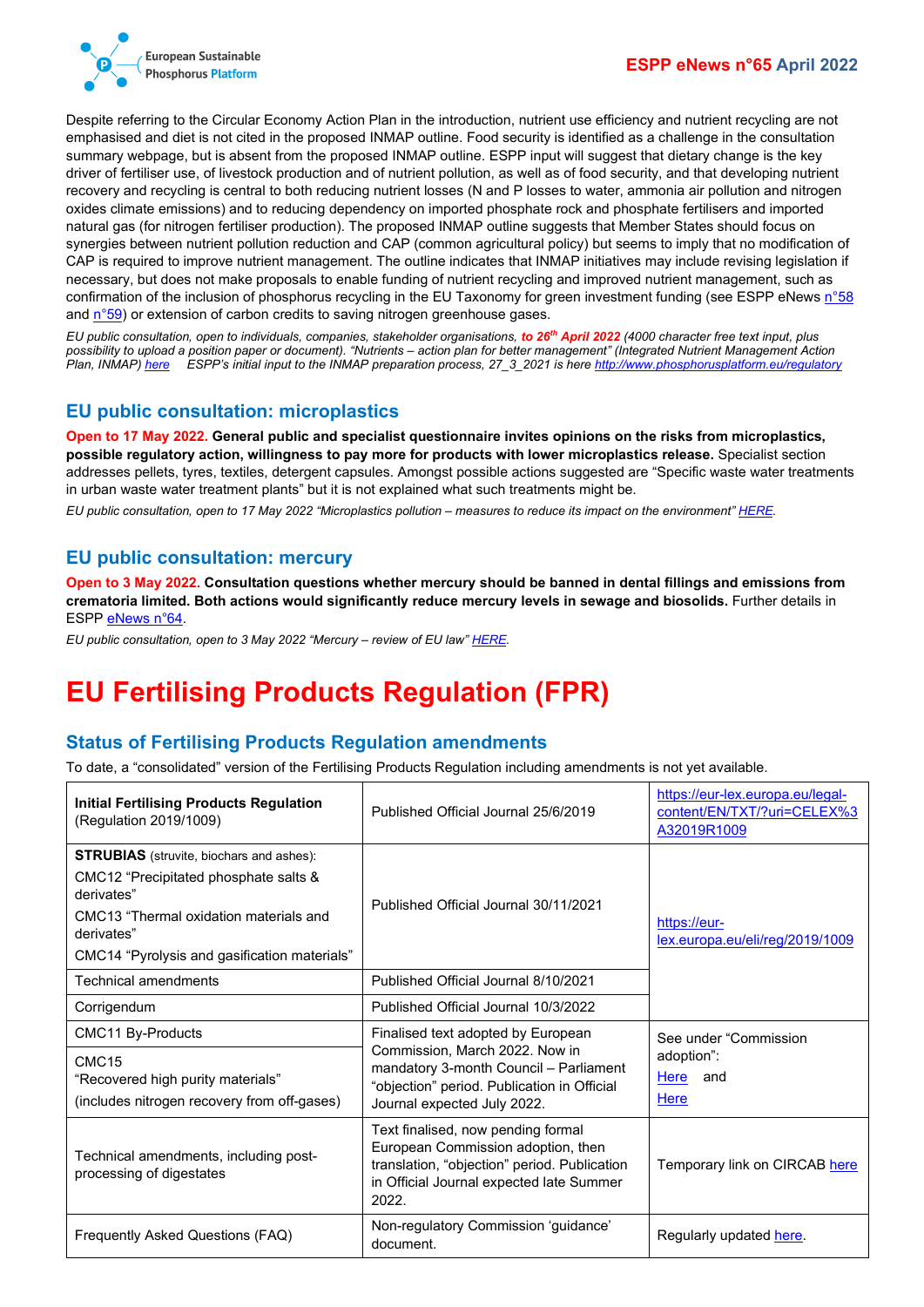

### <span id="page-2-0"></span>**Post-processing of digestates and of other fertilising products**

**Input is needed on the list of examples of processes applied to digestates, before use as fertilising products: send to ESPP before 27<sup>th</sup> April**. The amendment, requested by ESPP and EBA, to clarify that "post-processing" of digestates is allowed under the EU Fertilising Products Regulation has been finalised, and authorises the following: solid-liquid separation, ammonium and/or phosphate removal (for recovery), removal of water, additives necessary for these processes. Currently, the European Commission is preparing a list of examples of such processes to include in a future update of the FPR [FAQ](https://ec.europa.eu/docsroom/documents/48214) (Frequently Asked Questions guidance document). Based on the draft proposed text from the European Commission, ESPP proposes the following list of examples – to which **your comments are welcome to ESPP before 27th April**:

*- mechanical separation of the solid/liquid fraction: filtration, ultra-, nano- or other-membrane filtration, including under pressure or vacuum; gravitational separation, such as settling or flotation (including air bubble flotation, centrifuge).*

*- recovery of nitrogen or phosphorus: ammonia stripping (e.g. by increasing pH by adding e.g. caustic soda, bubbling air through the digestate, increasing the temperature, decreasing the pressure (vacuum), gas membrane separation …) followed by nitrogen recovery; adsorption / ion-exchange; precipitation.*

*- dewatering: drying by standing, atmospheric drying, using air or hot air, or by using solar radiation, belt dryers, push-turn, fluid bed, and drum dryers, …. ; freeze drying; concentration of the liquid fraction; reverse osmosis and membrane concentration; vacuum evaporation.*

*All such processes are allowed provided that they lead only to the changes inherent to mechanical separation, nutrient recovery or dewatering, without the intention to otherwise chemically modify the digestate or the fraction.*

Such **post-processing is NOT authorised for composts, biochars, food industry by-products or other CMCs** under the Regulation (except in specific cases: CMC1 de facto, CMC2 limited list of processes, CMC7 drying & freeze drying only, CMC12 and CMC13 chemical derivates). In particular, drying / concentration, solid-liquid separation, filtration, nano- or membranefiltration and reverse osmosis, granulation, compacting, sieving, grinding or pasteurisation would appear to be not possible for most CMCs. Dilution with water would seem to be possible, in that the water is simply a separate CMC (CMC1). An ESPP suggestion to resolve this by amending Annex II to authorise post-processing (without the intention to chemically modify) for all CMCs was taken up by the European Commission and discussed at the EU Fertilisers Experts Group but not finalised, due to requests from Member States and stakeholders for more time to examine the text in detail.

#### <span id="page-2-1"></span>**FPR consultation on new CMCs and biostimulants microorganisms planned**

**At the EU Fertilisers Expert Group 4-5 April 2022 (ESPP is a Member), the European Commission confirmed that a public consultation is planned on secondary materials which are excluded from current CMCs**, in order to identify possible future amendments of existing CMCs or materials for which a study of market potential, agronomic value and safety could be appropriate, and to collect relevant data. It is proposed that this consultation will also cover proposed additions to the list of microorganisms eligible for use as biostimulants (CMC7), that is microorganisms which stimulate plant nutrition processes, so improving fertiliser use efficiency. This list currently only includes Azotobacter, Mycrorrhizal fungi, Rhizobium and Azospirillum.

EBIC (European Biostimulants Industry Council) published a detailed [position paper \(31st](https://circabc.europa.eu/ui/group/36ec94c7-575b-44dc-a6e9-4ace02907f2f/library/68038b50-eb29-4f94-af0e-5ae2524aefe0/details) March 2022) expressing concern that **CMC7 only allows four genera of biostimulants microorganism, thus blocking both access to the market of microorganism biostimulants which have already proven their potential, and preventing future innovation to improve fertiliser use efficiency**. The EBIC position paper presents sixty microorganisms shown to have plant stimulant effects.

*Input is welcome to ESPP on proposed new CMCs or recycled nutrient materials which are excluded from current Fertilising Products Regulation CMCs. ESPP maintains a working list of such materials, with summary details, here[: http://www.phosphorusplatform.eu/regulatory](http://www.phosphorusplatform.eu/regulatory) EBIC position paper and proposals on microbial biostimulants for CMC7 "The Fertilising Products Regulation should allow microbial plant biostimulants to access the EU market in a way that fosters innovation" (12 pages), 31st March 202[2 here](https://biostimulants.eu/issue/the-eu-fertilising-products-regulation-should-allow-microbial-plant-biostimulants-to-access-the-eu-market-in-a-way-that-fosters-innovation/)*

## <span id="page-2-2"></span>**No real progress (again) on Animal By-Products (ABPs)**

**The EU Fertilisers Expert Group 4-5 April 2022 yet again came up against no real progress from DG SANTE on integrating animal by products into the EU Fertilising Products Regulation**. **Compost and digestate, biochar or ash from manure or other animal by-products, as well as identified animal by-products which are today widely used and recognised as safe in Member States, will thus be excluded from CE-mark fertilisers when the Fertilising Products Regulation enters into force in July this year** (e.g. bone meal, feather meal, discarded animal feed or petfood materials …). Questions from Member States and stakeholders were met with effectively no answer from DG SANTE. ESPP criticised DG SANTE's slow proceedings, reminding that the regulatory proposal for the Fertilising Products Regulation, in March 2016, included full detail for all CMCs, and further CMCs have already been finalised by DG GROW and added since then (three STRUBIAS materials, by-products CMC11, recovered ammonia from off-gas and other recovered minerals CMC15), whereas in 2016, for animal by-products, DG SANTE had prepared an empty box (literally) for CMC10. The European Parliament and Council therefore wrote into the Regulation art. 46 that the Commission must initiate assessment of ABPs for inclusion into the Regulation by latest 15<sup>th</sup> January 2020. DG SANTE's mandate to EFSA for an Opinion was not issued until 30<sup>th</sup> April 2020. To the 4-5 April 2022 meeting, DG SANTE indicated that two meetings are now planned in late April and May, then public consultation, then adoption into the Fertilising Products Regulation "before the end of 2022" and that work is underway to include into the Regulation three types of animal by-product (and derived product): composts and digestates (of ABPs, such as manure), protein materials, and the list of materials assessed by EFSA (see detailed summary of EFSA Opinion of 30/10/2021 in [ESPP eNews n°61\)](http://www.phosphorusplatform.eu/eNews061). No information was provided on what is on the agenda of these two meetings and has not presented any proposes for criteria, nor for selection of materials, nor for regulatory mechanism ….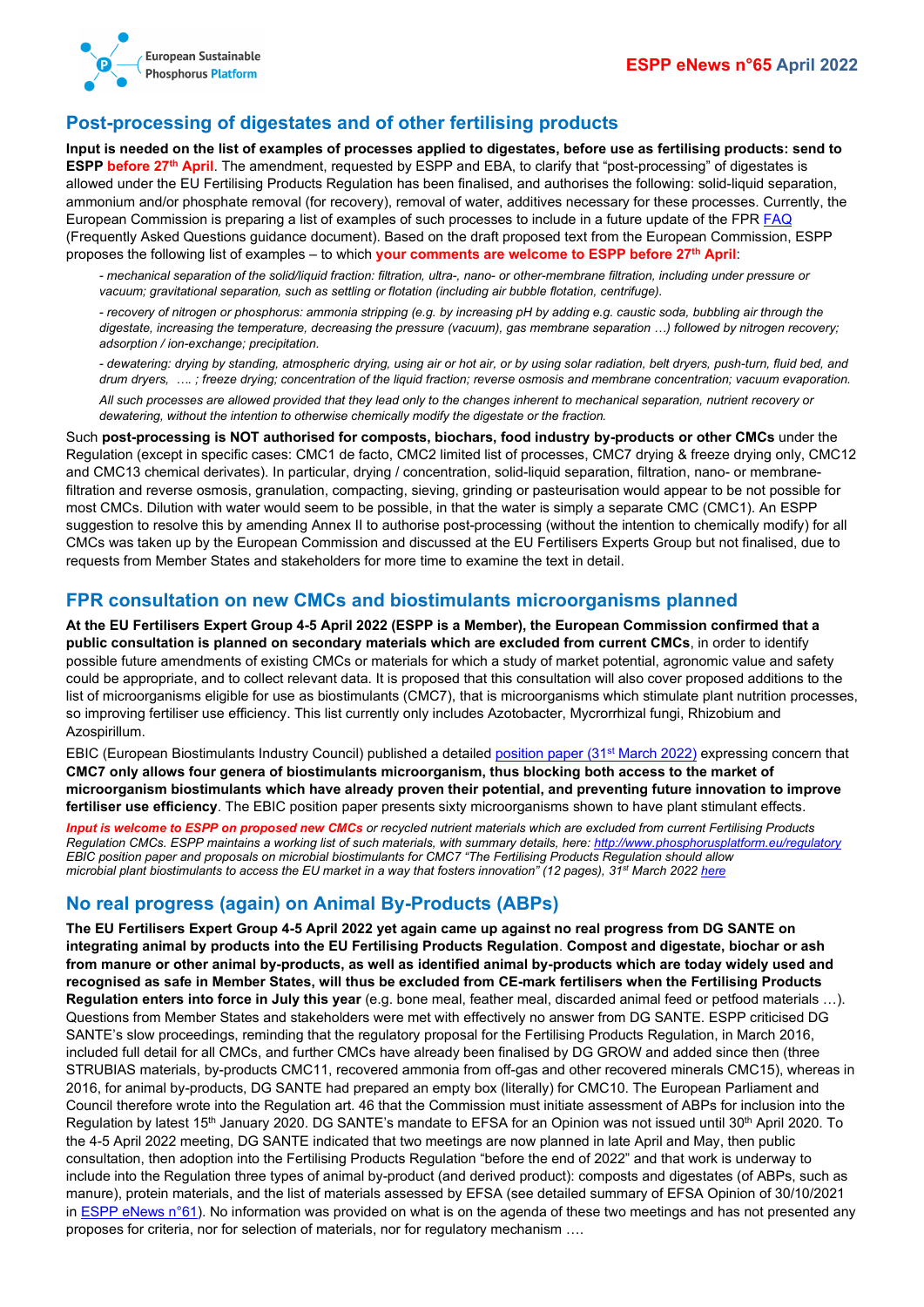

**EBIC, ESPP and a total of 11 organisations published an [open letter](http://www.phosphorusplatform.eu/regulatory) on 27th March 2022, to DG SANTE,** underlining that manure is a major input material for anaerobic digestion and represents the largest potential for increasing the circular use of nutrients, but will be completely excluded from CE-mark fertilisers in July 2022 (including, manure composts and manure digestates are excluded). The letter notes that animal by-products are already used as fertilisers in Member States under national fertiliser regulations, conform to the Animal By-Product Regulation 1069/2009, with a long history of safe use. For example, in 2018 (the latest official data available), 62,468 controls were conducted in Italy, with only nine cases requiring further investigation for pathogens, and all nine cases were finally determined to be negative for contamination.

*Summary of EFSA Opinion of 30/10/2021 i[n ESPP eNews n°61](http://www.phosphorusplatform.eu/eNews061) EBIC – ESPP – AFAIA – Federchimica Assofertilizzanti, EBA, ECB, ECOFI, Eurofema, Growing Media Europe, Agrar, Unifa joint letter 27th March 202[2 www.phosphorusplatform.eu/regulatory](http://www.phosphorusplatform.eu/regulatory)*

### <span id="page-3-0"></span>**Proposed EU Standards for analysis methods for STRUBIAS materials**

**Comments are invited to 30th April on a draft list of new EU Standards for testing and analysis of precipitated phosphates & struvite, ash-derived fertilisers, biochars- pyrolysis & gasification materials (STRUBIAS CMCs 12-13-14).** The European Commission's draft mandate to CEN for Harmonised Standards development for STRUBIAS is open for comment and proposals, concerning the proposed list of Standards to be developed, existing Standards which can be taken as basis (EU, ISO, national, other) and short description of the parameters concerned. Please send any input to ESPP (ESPP is a member of the EU Fertilisers Expert Group and can forward to the European Commission).

*Draft Standards Mandate to CEN for the Fertilising Products Regulation STRUBIAS annexes (CMCs 12, 13 and 14), v 28/3/2021, for comments by 30th April 2022 available here: [www.phosphorusplatform.eu/regulatory](http://www.phosphorusplatform.eu/regulatory)*

# <span id="page-3-1"></span>**Policy**

### <span id="page-3-2"></span>**SYSTEMIC policy recommendations**

**The EU-funded Horizon 2020 project SYSTEMIC, addressing nutrient recycling from digestates, project outcome documents include a 6-page policy briefing and material fact sheets for recycled nutrients (recovered ammonium sulphate, mineral concentrate).**

SYSTEMIC's policy recommendations underline the need for incentives to stimulate the market for recovered nutrients, for example through **inclusion of carbon savings from nitrogen recycling and bio-based fertilisers in greenhouse policies such as the EU Emissions Trading Scheme and in the Renewable Energy Directive**. In particular, ammonia salts recovered from the digestate have low greenhouse gas emissions during production and application and could partially replace N-fertilisers produced by Haber-Bosch. The saved carbon emissions could be credited to the biogas plant operator, or the carbon emissions from Haber Bosch should be compensated by fertiliser producers and importers by the Carbon Border Adjustment Mechanism (CBAM).

SYSTEMIC underlines the need to progress on inclusion of products derived from animal by-products (in particular from manure) in the EU Fertilising Products Regulation = FPR (see discussion of EFSA Opinion of 30/10/2021 in ESPP eNews  $n°61$ ).) and requests the admission into the FPR of recovered ammonia salts from stripping (this is now finalised with [CMC15\)](https://ec.europa.eu/info/law/better-regulation/have-your-say/initiatives/13113-Fertilisers-high-purity-materials-in-EU-fertilising-products_en) and of **nano-filtration materials**. The latter are covered by the fact sheet on "Mineral concentrate" which are defined as produced by reverse osmosis. ESPP notes that there is at present no proposal to include "Mineral concentrates" or nanofiltrates in the EU Fertilising Products Regulation, and to do so would presumably require defining an Animal By-Products End-Point and so a dossier on process parameters and sanitary safety for EFSA.

SYSTEMIC supports the proposed **RENURE** criteria, which would, if adopted, allow application above Nitrates Directive nitrogen limits of certain forms of processed manure. SYSTEMIC suggests that this would allow these materials to compete with synthetic mineral fertilisers as a nitrogen source in livestock producing regions where manure is abundantly available. SYSTEMIC asks for "harmonised implementation" for all Member States, whereas the RENURE report specifies that, to ensure environmental protection, any Nitrates Directive derogation would be subject to specific regional criteria and constraints under each Nitrates Vulnerable Zone Action Plan.

ESPP has expressed concerns about the agronomic criteria for nitrogen forms in the proposed RENURE criteria which, as [published,](https://publications.jrc.ec.europa.eu/repository/handle/JRC121636) could be passed by certain untreated manures, most liquid fractions of manure, or by raw manure spiked with 10% urea (see ESP[P eNews n°47\)](http://www.phosphorusplatform.eu/eNews047). Such materials can achieve the proposed RENURE (inorganic N/total N) and (organic carbon/total N) criteria, and would be excluded only because RENURE excludes untreated or spiked manure . ESPP does however support the exemption, from the Nitrates Directive application limits for manure "even in a processed form", of mineral fertilisers (as defined in the EU Fertilising Products Regulation, i.e. < 1% organic carbon) recovered from manure.

*ESPP letter to European Commission requesting action on mineral fertilisers recovered from manure, 10th March 2020 and reminder 27th December 202[1 http://www.phosphorusplatform.eu/regulatory](http://www.phosphorusplatform.eu/regulatory)*

*SYSTEMIC project document[s https://systemicproject.eu/downloads/](https://systemicproject.eu/downloads/)*

- *SYSTEMIC project website [: https://systemicproject.eu](https://systemicproject.eu/)*
- *SYSTEMIC policy note for decision makers:<https://systemicproject.eu/systemic-releases-final-policy-note/>*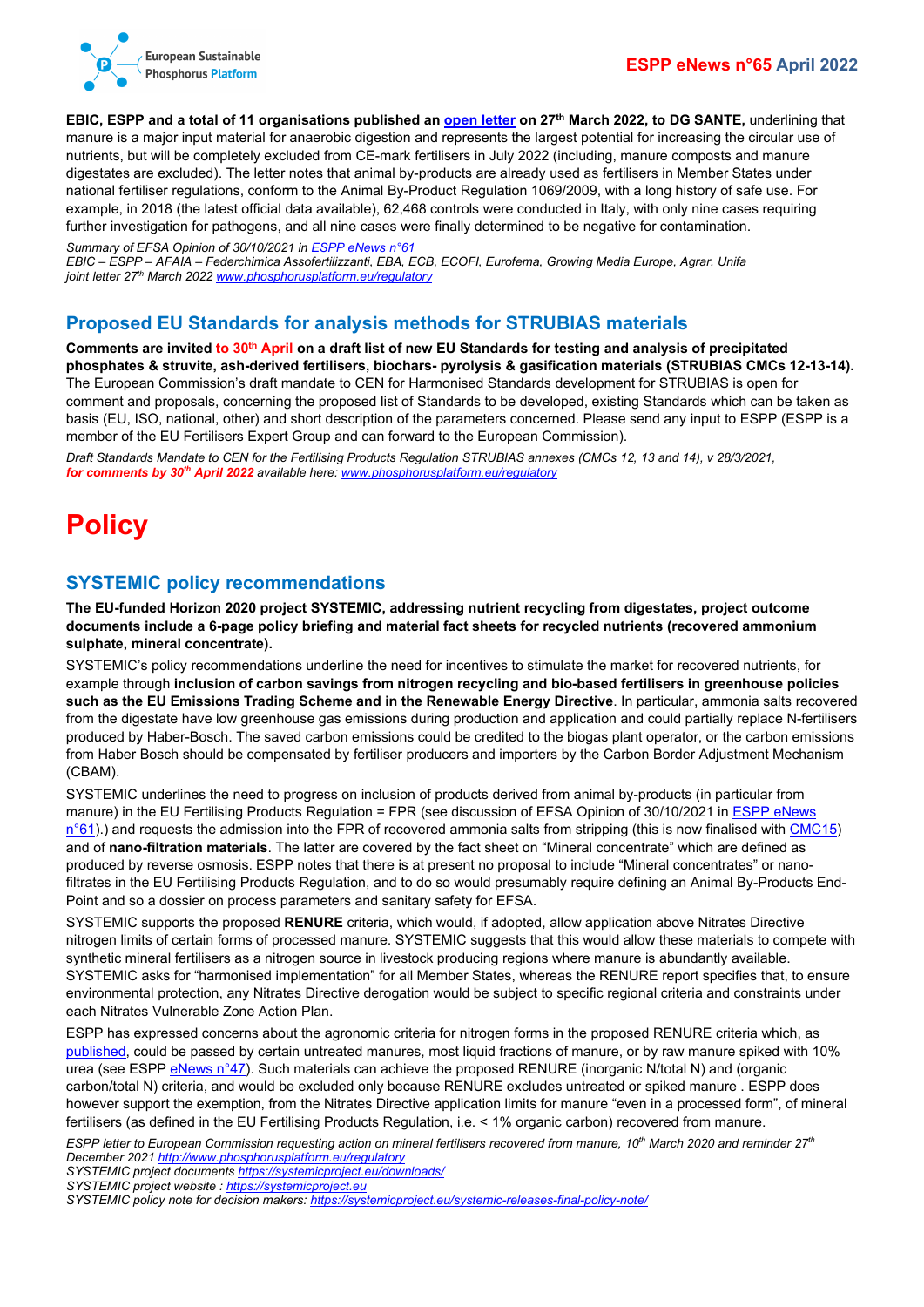



## <span id="page-4-0"></span>**Commission moves on EU End-of-Waste (EoW) for plastics & textiles - only**

**The European Commission has announced that EU EoW criteria will be developed only for plastics and textiles. In the JRC preparatory study, no bio-waste sourced materials were shortlisted. Despite input from ESPP and others.** The absence of EU EoW criteria is an obstacle to recycling of nutrients and other materials from wastewater (see Eureau – ESPP – various stakeholder Fact Sheets on algae, fibres and polymer and mineral products recovered from wastewaters, 1st December 2021 [here\)](https://www.eureau.org/resources/news/606-valuing-our-recyclable-materials). Certain materials proposed by ESPP, Eureau (the European water industry federation) and other stakeholders were not considered (algae grown using waste inputs) or not addressed as suggested (minerals recovered from ashes became two categories "phosphorus" and "potassium chloride"). Critical Raw Materials were apparently not considered an important criteria (weight = 1/3, and maximum score limited to 2/3 whereas all other criteria had possible scores of 3/3). The "top 5" shortlisted waste streams identified by JRC are: plastics, textiles, rubber from tyres, construction waste (aggregates and mineral wool) and paper & cardboard. The JRC report concludes by proposing to prioritise plastics for development of EU End-of-Waste criteria, with five plastics streams: PET, polyethylene, polystyrene, polypropylene, mixed plastics. The European Commission has then announced that EoW criteria will be developed for plastics and textiles  $(5<sup>th</sup>$  [April 2022\)](https://ec.europa.eu/environment/news/commission-starts-develop-end-waste-criteria-plastic-waste-2022-04-05_en).

The EU End-of-Waste status for recovered nutrients used in fertilisers is ensured by the EU Fertilising Products Regulation. **ESPP however considers that End-of-Waste (EoW) status can nonetheless be a significant obstacle to nutrient recycling**, in particular for inorganic phosphorus, nitrogen and potassium chemicals recovered from waste streams (e.g. phosphoric acid, ammonia salts) where the absence of EU EoW status can be an obstacle to placing these on the commodity chemicals market, including as 'intermediates' for fertiliser production. ESPP considers that pathogen safety is ensured for nutrient chemicals recovered from ashes, but would need demonstrating for nutrient chemicals recovered from offgas cleaning or other routes. The regulatory status of algae and aquatic plants grown using wastewaters as growing media or waste nutrients or waste CO<sub>2</sub> inputs remains to be clarified. ESPP will continue to pursue these questions with the European Commission.

*ESPP input to the EU JRC consultation on selecting priority materials for definition of EU End-of-Waste Criteria, 10\_10\_2021 <http://www.phosphorusplatform.eu/regulatory>*

*Eureau - ESPP and other stakeholders Fact Sheets on secondary products from waste waters (algae, fibres and polymers, minerals)[, 1st](https://www.eureau.org/resources/news/606-valuing-our-recyclable-materials) [December 2021.](https://www.eureau.org/resources/news/606-valuing-our-recyclable-materials)*

*European Commission JRC study "Scoping possible further EU-wide end-of-waste and by-product criteria", March 2022 <http://dx.doi.org/10.2760/067213>*

*European Commission announcement, 5th April 2022 "The Commission starts to develop end-of-waste criteria for plastic waste" [here.](https://ec.europa.eu/environment/news/commission-starts-develop-end-waste-criteria-plastic-waste-2022-04-05_en)*

## <span id="page-4-1"></span>**Pyrolysis & gasification materials: industry to propose EU dossiers for safe biochars**

**A group of companies and stakeholders will prepare a dossier specifying processing conditions to request an EFSA Opinion on safety of biochars from manures, and launch data collection on contaminants on biochars from sewage**. At the webinar of biochar, pyrolysis and gasification, organised by ESPP 15<sup>th</sup> march 2022, with participant of EFSA (European Food Safety Agency), it was decided to constitute a group of companies and stakeholders who will work together to define process conditions and other specifications, then prepare and submit to EFSA a dossier on safety of such materials produced from manures or other animal by-products. This will be supported by EBI [\(European Biochar Industry Consortium\)](https://www.biochar-industry.com/). Data collection will also be engaged on elimination of organic contaminants (pharmaceuticals, PFAS, industrial and consumer chemicals) in different biochar process conditions.

*Summary of webinar and action points are available on request from ESP[P info@phosphorusplatform.eu](mailto:info@phosphorusplatform.eu)*

# <span id="page-4-2"></span>**Research**

## <span id="page-4-3"></span>**Regeneration of Lithium Iron Phosphate (LFP) battery electrodes**

**In Zhang 2022, calcining with sucrose enabled recycling of LiFePO4 back into battery cathode material. End-of-life batteries were disassembled and the LFP cathode plates separated**. These were calcined at 300°C (1 hour), then aluminium foil material was removed, then again calcined at 600°C (20 minutes). The material was then well mixed with sucrose (9 -12%), PVDF (polyvinylidene fluoride) and NMP (N-methyl-2-pyrrolidinone) and calcined again at 500 – 750 $^{\circ}$ C, then finally dried onto aluminium foil to produce cathodes. The sucrose calcination coated carbon onto the LFP particles and reduced LiFe(PO4)3 to LiFePO4. The resulting LFP/C showed good performance as a battery cathode material (lithium transport, charge retention after 200 charging cycles).

**In Fan 2022, extraction with sodium hydroxide recovered iron hydroxide and lithium phosphate**. End-of-Life Lithium Iron Phosphate (LFP) batteries were charged then disassembled under inert gas. The shell, cathode, anode and separator were separated. The anode was leached with water, recovering LiOH solution, graphite and copper foil. The cathode was immersed in NMP solvent (N-methyl-2-pyrrolidinone) to dissolve PVDF (polyvinylidene fluoride)and so enable separation of aluminium foil. The remaining cathode material was leached with sodium hydroxide (1 mol/l, NaOH:Fe ratio 4.5), so generating a sodium phosphate solution and precipitate of iron hydroxide. The sodium phosphate solution was reacted with the lithium hydroxide solution (from the anode leaching), resulting in lithium phosphate (LiPO4) precipitate and regenerated sodium hydroxide which can be reused in the process. The authors suggest that this room-temperature recycling process could be significantly cheaper than current pyrometallurgy and hydrometallurgy processes.

*"Regenerated LiFePO4/C for scrapped lithium iron phosphate powder batteries by pre*‑*oxidation and reduction method"; H. Zhang et al., Ionics (2022).<https://doi.org/10.1007/s11581-022-04458-x>*

*"Room-temperature extraction of individual elements from charged spent LiFePO4 batteries", M-C. Fan et al, Rare Met. (2022). <https://doi.org/10.1007/s12598-021-01919-6>*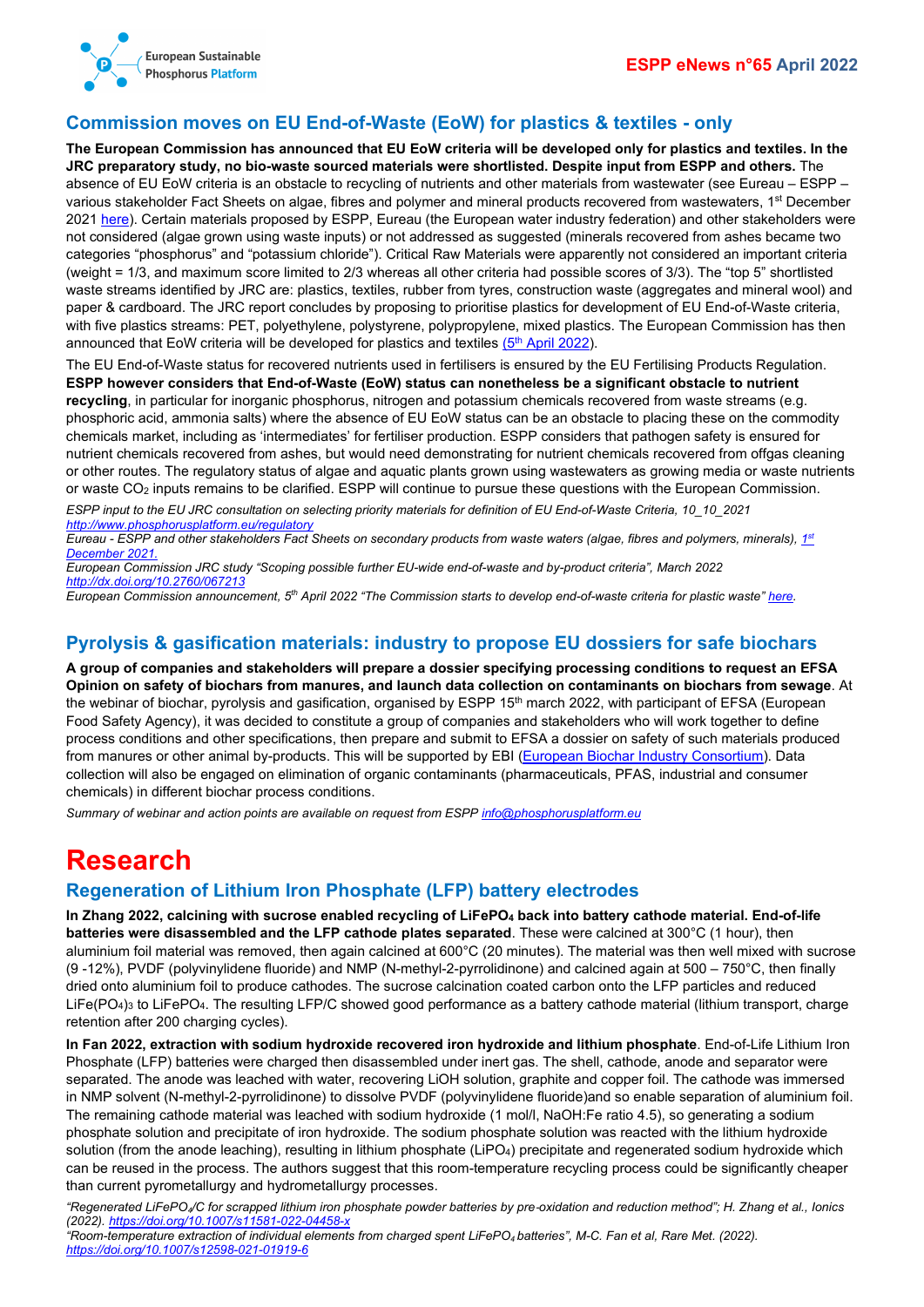

## <span id="page-5-0"></span>**Algae grown in digestate as animal feed – pathogen safety & regulatory questions**

**The EU funded ALG-AD (Interreg) project tested microalgae grown in filtered digestate from food waste and/or manure, and found no significant pathogen risk. Questions are raised concerning the Animal By-Product Regulation and other regulatory constraints**.

The project studied microalgae cultivated in liquid digestates (after centrifuge solid-liquid separation) as follows:

| Origin of digestate<br>(input materials): |                                                                                        | <b>Digestate</b><br>output :   | <b>Digester conditions</b><br>and digestate processing:                                                                                                                                                                                                                                         | Capacity of<br>algae<br>system:                           | Algae<br>system<br>ran for: |
|-------------------------------------------|----------------------------------------------------------------------------------------|--------------------------------|-------------------------------------------------------------------------------------------------------------------------------------------------------------------------------------------------------------------------------------------------------------------------------------------------|-----------------------------------------------------------|-----------------------------|
| Cooperl,<br>Brittany,<br>France           | Pig manure and<br>slaughterhouse<br>wastes<br>(Cat. 2 and 3<br>Animal By-<br>Products) | 400 000 t/y<br>(wet<br>weight) | Mesophilic digester conditions (38°C).<br>Salt is added to the digestate salt at 15g/l<br>(because the algae cultivated in this case is a<br>saltwater species).<br>Digestate is filtered by membrane $< 0.2 \mu m$<br>upstream of algae cultivation (this effectively<br>ensures sanitisation) | Volume:<br>$2.5 \text{ m}^3$ .<br>Input:<br>46 I/day.     | 13 months                   |
| Langage AD,<br>Devon, UK                  | Food waste                                                                             | 20 000 t/y<br>(wet<br>weight)  | Mesophilic digester conditions (38°C).<br>Digestate is filtered by membrane of 0.1 µm pore<br>upstream of algae cultivation (this effectively<br>ensures sanitisation)                                                                                                                          | Volume:<br>$7 \text{ m}^3$<br>Input:<br>2.4 I/day.        | 30 months                   |
| Innolab,<br>Oostkamp,<br><b>Belgium</b>   | Food waste and<br>biomass                                                              | 160 000 t/y<br>(wet<br>weight) | Thermophilic digester conditions (50 $^{\circ}$ C).<br>Digestate sanitised at 70°C for 1 hour and<br>filtered through paper (pore 10 µm) upstream of<br>algae cultivation.                                                                                                                      | Volume:<br>$0.75 \text{ m}^3$ .<br>Input:<br>$1.2$ I/day. | 24 months                   |

Pathogen analysis was carried out in the digestate liquid fraction ("DAF" in the report, after filtration) and in the algae, by pathogen growth tests and by metagenomic DNA analysis, for *Clostridium botulinum, Clostridiodes, Mycobacterium, Campylobacter, Listeria, Yersinia* and *Salmonella*.

Results show no detected pathogens in the filtered liquid fraction of digestate from Cooperl or from Langage, nor in the harvested algae grown in these filtered digestates (except in one case, pathogens in algae cultivated in Langage digestate, but not detected in the filtered digestate), but positive results were detected for certain pathogens in both filtered digestate and cultivated algae in the Innolab digestate liquid fraction. The presence of pathogens in the Innolab digestate is surprising in that it is pasteurised post-digester before use for algae cultivation (1 hour  $@70^{\circ}$ C). The absence of pathogens in the Cooperl and Langage digestate liquid fractions may be related to the digester operating conditions (temperature – time profile), to addition of salt to the Cooperl digestate or to membrane filtration of the digestate liquid fraction (upstream of the algae cultivation). Metagenomics (DNA) analysis shows negative or weakly positive results for the cultivated algae: pathogen DNA present but pathogens not alive. Overall, pathogens in the cultivated algae do not seem to be significantly different or lower than in the digestate used as substrate.

Even though only Cooperl was taking ABP inputs (manure), **it would have been useful to know whether or not the anaerobic digestors were operated to EU Animal By-Product (ABP) Regulation End-Point sanitisation requirements** (standard transformation parameters for biogas transformation residues as specified in Section 1 of Chapter III of Annex V to Regulation (EU) No 142/2011), in that digestate from digesters operated to such requirements should have safe levels of pathogens. This information was not available. Nevertheless, all three anaerobic digester plants confirmed compliance with national legislation for use of their digestate as fertiliser

The project concludes that pathogen levels are generally safe in algae cultivated in filtered digestate from AD plants taking manure or food waste as inputs.

The ALG-AD project considered the regulatory status of digestate-grown algae, concluding that:

- Use **in animal feed** of algae grown using manure (Cat. 2 ABP) digestate as substrate, is prohibited by the Animal By-Products Regulation 1069/2009 art. 31 and by the Animal Feed Regulation 767/2009, which prohibits the use of manure "irrespective of any form of treatment".
- **Algae species to be used as feed material must be notified if not listed** in the ["Catalogue of Feed Materials"](https://eur-lex.europa.eu/legal-content/en/ALL/?uri=CELEX%3A32017R1017) (Regulation 2017/1017 updating 68/2013) or the ["Feed Materials Register"](https://feedmaterialsregister.eu/). The species utilised in ALG-AD are included in these lists, so can be used, subject to appropriate safety measures.
- **Different regulations are potentially applicable** to the use of algae and algae extracts in animal feed, for different categories of animals (farmed, pets, zoo, fur animals), for feed additives, for compound feed or medicated feed. This makes any use of digestate-grown algae very complex.
- **Algae can be labelled as "Organic",** but the Regulation listing authorised inputs in Organic Farming 2021/1165 specifies that only certain "fertilisers … and nutrients" may be used for algae cultivation. This Regulation authorises the use of "Biogas digestate containing animal by-products co-digested with material of plant or animal origin …" with "Factory farming origin forbidden"

*ALG-AD (Interreg[\) project website.](https://www.nweurope.eu/projects/project-search/alg-ad-creating-value-from-waste-nutrients-by-integrating-algal-and-anaerobic-digestion-technology/)and "Safety Analysis" repor[t https://www.researchgate.net/project/ALG-AD-3](https://www.researchgate.net/project/ALG-AD-3)*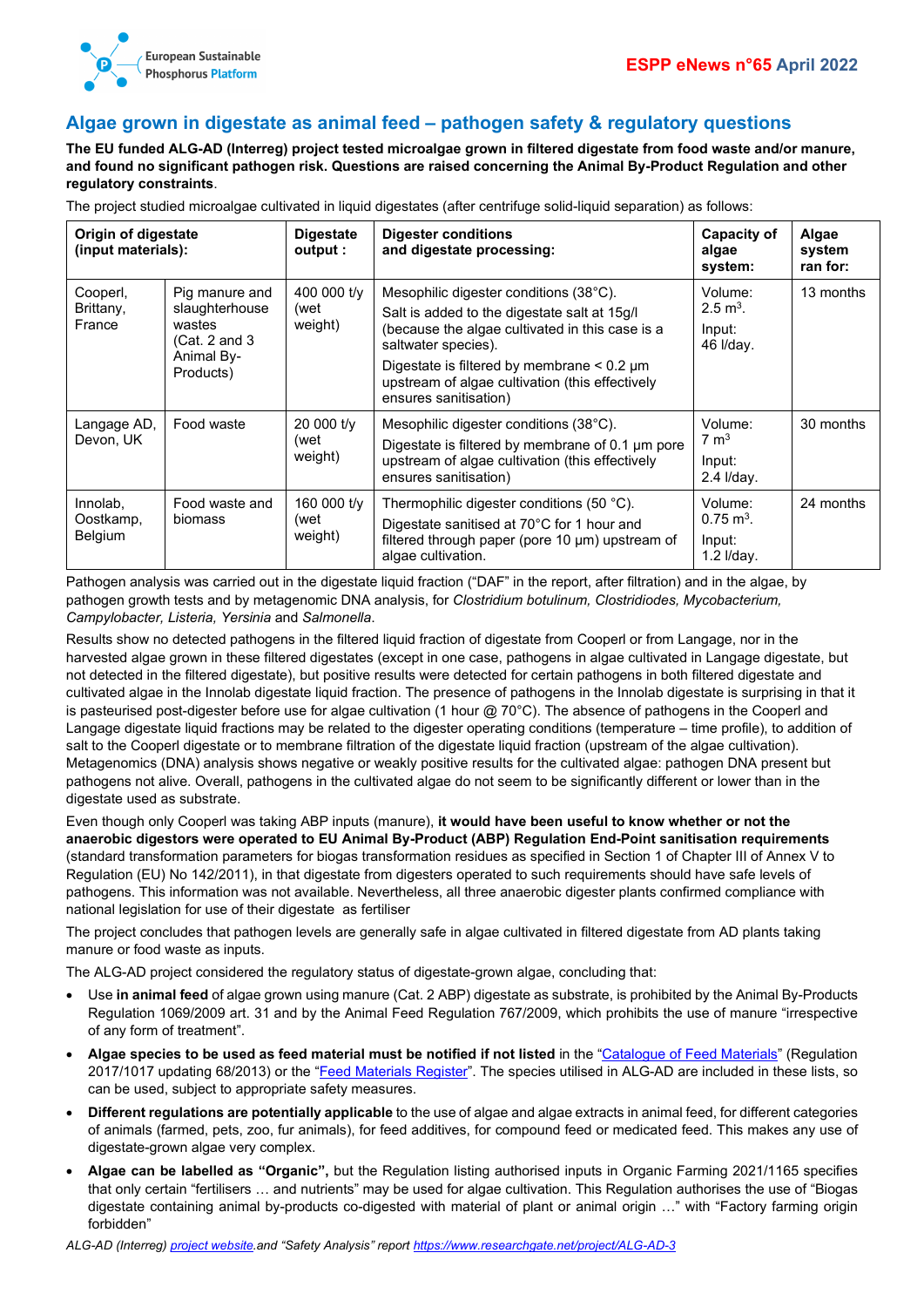

### <span id="page-6-0"></span>**Long-term land use of sewage biosolids and antimicrobial resistance**

**Four decades of sewage sludge application to cropland near Malmö, Sweden, shows not to modify soil antibiotic resistance bacteria or gene levels, and does not result in levels of concern of copper or zinc**. Soil was tested in a field trial plot where sewage biosolids have been applied every four years 1981 – 2017 (up to 12 t/ha dry weight per application) and a range of crops grown, before and two weeks after the 2017 biosolids application, also with comparison to application of nitrogen fertiliser. Raw, digested and stored sludge were also analysed. Analyses covered bioavailable copper and zinc (which are known to cause selection for antibiotic resistance, see Song 2017 i[n ESPP eNews n°54\)](http://www.phosphorusplatform.eu/eNews054), 16 antibiotic molecules compounds metagenomics (DNA indicative of MRG and BRG = metal and biocide resistance genes), ampicillin-, tetracyclineand -resistance *E. coli* (bacterial colony cultivation). None of the tested antibiotics were found in soil prior to the 2017 biosolids amendment, showing that these pharmaceuticals were not persistent in soil. The antibiotics were found in some samples 15 days after biosolids application (and in no samples which had not received biosolids) however no significant changes in ARG antibiotic resistance genes) were found in soils having received biosolids, neither before nor after the 2017 biosolids application. Also, bacterial cultivation also revealed no sign of antibiotic resistance related to biosolids application. Bioavailable copper and zinc levels found in biosolids amended soils were considered too low to exert antibiotic resistance selection pressure. The authors conclude that, under the conditions tested, there is no indication of risks of antibiotic resistance development in soils due to sewage biosolids application.

"Long-term application of Swedish sewage sludge on farmland does not cause clear changes in the soil bacterial resistome", C. Rutgersson et *al., Environment International 137 (2020) 105339 [DOI.](https://doi.org/10.1016/j.envint.2019.105339)*

### <span id="page-6-1"></span>**Review: climate change – eutrophication feedback**

**Review of nearly 200 scientific publications summarises how climate change enhances eutrophication and how eutrophied aquatic systems contribute to greenhouse emissions.** See als[o SCOPE Newsletter n°137](http://www.phosphorusplatform.eu/Scope137) on climate change and eutrophication. Climate change can both increase nutrient inputs to surface waters and weaken resilience to eutrophication:

- Droughts and increased temperature (which accelerates evaporation) reduce river flow and dilution, and so make water bodies more susceptible to eutrophication, especially in subtropical and Mediterranean regions.
- Increased precipitation leads to increased phosphorus loads to surface waters, e.g. +30% higher P losses to water by 2050 in temperate watersheds.
- Ash loads to water bodies, following wildfires, accentuate eutrophication problems.
- Warming can accelerate internal nutrient release in lakes, with increased decomposition of organic matter and stratification.
- Warming can decrease resilience of water bodies to eutrophication by damaging riparian vegetation and by modifying fish, invertebrate (algae grazers) and plant communities.

Eutrophication feeds back to climate change, because it leads to water browning or anoxia, causing release of carbon dioxide and methane (se[e SCOPE Newsletter n°135\)](http://www.phosphorusplatform.eu/Scope135).

A number of studies are cited which show that climate warming increases cyanobacteria (blue green algae), including experimental warming trials, sediment analysis and modelling. Also, warming and eutrophication together can increase release of toxins by cyanobacteria.

The authors conclude by underlining the importance of reducing nutrient losses to surface waters, and of developing ecosystem reliance mechanisms, such as buffer vegetation and landscape connectivity with water bodies, and of maintaining and restoring biodiversity.

*"Feedbacks between climate change and eutrophication: revisiting the allied attack concept and how to strike back", M. Meerhoff et al., Inland Waters, 2022, [DOI.](https://doi.org/10.1080/20442041.2022.2029317)*

### <span id="page-6-2"></span>**Chronic drought reduces soil P storage**

**16 year field trial in natural Mediterranean forest shows that 30% reduction of rainfall resulted in significant reductions of soil microbe biomass C and N, and even greater and more chronic (less seasonal) reduction in biomass P.** Previous work shows that drought – flooding alternations cause reduced P storage and increased P losses from soils (Khan in ESPP [eNews n°62](http://www.phosphorusplatform.eu/eNews062) and Bi in [eNews n°63\)](http://www.phosphorusplatform.eu/eNews063). This study used eight 10x15m plots in Mediterranean natural holm oak forest in Catalonia, Spain. For 16 years, half the plots received natural rainfall, the remained -30% rainfall. This reduced soil moisture by mean - 15%. After 16 years, soil microbial biomass was sampled four times over the year, showing considerable reductions in microbial carbon, nitrogen and phosphorus in all four seasons, with carbon particularly reduced in summer, nitrogen particularly reduced in winter and phosphorus very considerably reduced (more than 4x reduction in winter, more than 2x reduction in summer). Microbial biomass P was sensitive to the long-term drought conditions, whereas C and N were more related to seasonal changes in water availability. The drought conditions resulted in N tending to be present in carbon-rich organic compounds, not mineralised, so less plant available, during the growing season, meaning potentially higher risks of nitrogen losses from soil.

*"Seasonal drought in Mediterranean soils mainly changes microbial C and N contents whereas chronic drought mainly impairs the capacity of microbes to retain P", S. Mara˜n´on-Jim´enez et al., Soil Biology and Biochemistry 165 (2022) 108515[, DOI.](https://doi.org/10.1016/j.soilbio.2021.108515)*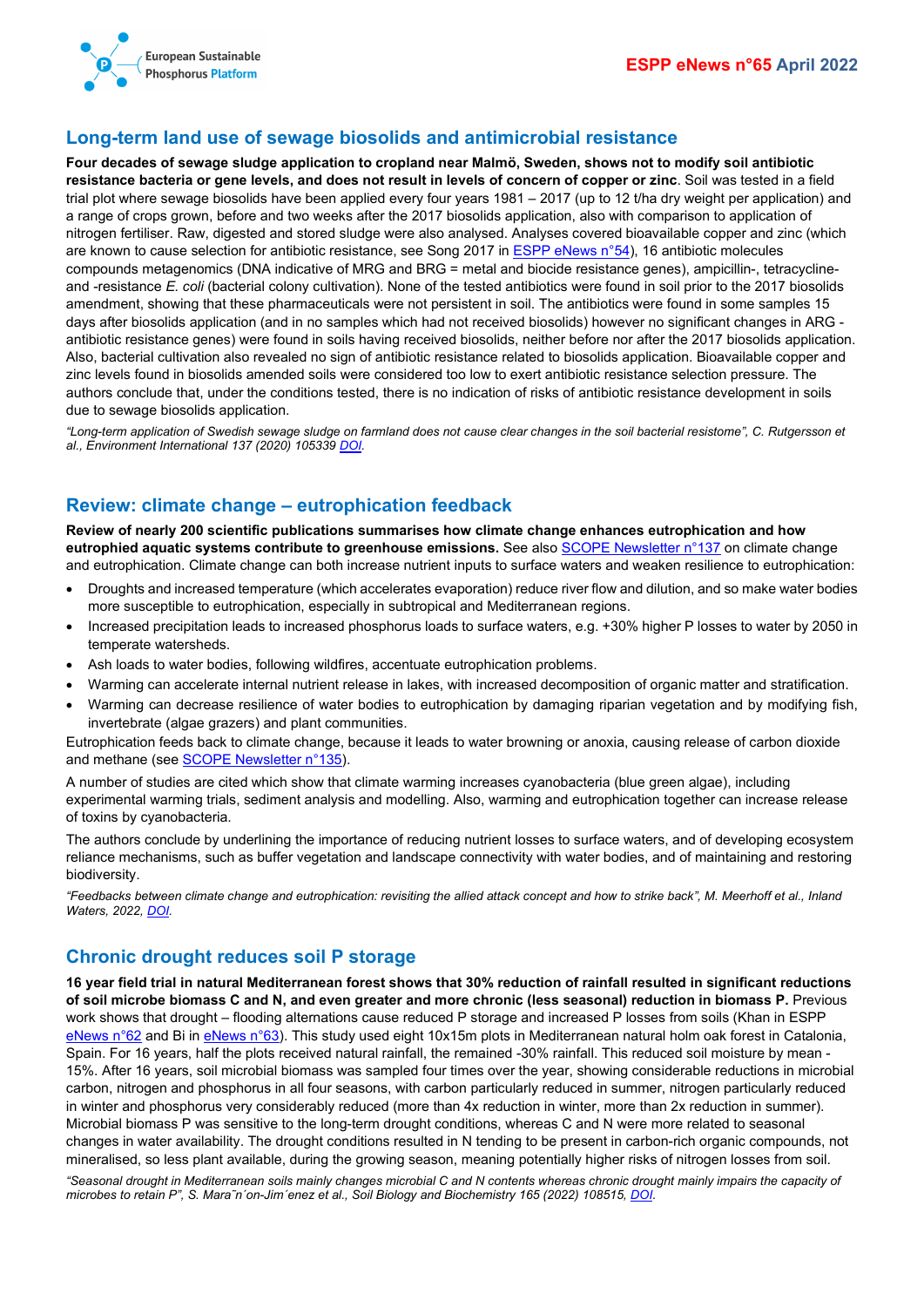

## <span id="page-7-0"></span>**Phosphorus and health**

**Phosphorus is essential for human health but studies continue to show that high levels of blood P are linked to heart disease, but without evidence that high food P intake is the cause,** rather than body metabolism factors. Xia et al. 2022 analysis of UK data on 296 415 participants, free of prior heart disease, showed that higher levels of initial serum P (measured one time) were associated with increased risk of diagnosed aortic stenosis (narrowing of heart valve), within an average 8 year follow-up and after adjustment for cofounders, irrespective of kidney function. No association was found for serum calcium or vitamin D. The authors note that the results of this very large cohort study are coherent withy previous studies\* showing a statistical link between blood phosphorus levels and risk of CVD (cardio vascular disease) and that the mechanism may be precipitation of calcium phosphate in arteries and valves.

The human body needs around 0.7gP/person/day to stay healthy US Recommended Daily Allowance). The European Food Safety Agency estimates average EU P intake in diet at c. 1.6 gP/person/day (se[e ESPPeNews n°34\)](http://www.phosphorusplatform.eu/eNews034) and has fixed an Acceptable Daily Intake (ADI) of c. 2.8 gP/day.

To ESPP's understanding, there is no clear evidence today that increased P in diet leads to increased baseline blood phosphorus (fasting serum P = before breakfast in the morning). Phosphorus ingested in meals will increase serum P for up to 6 hours after the meal (e.g[. Hazim 2014](https://doi.org/10.1186/1476-511X-13-109) an[d Anderson 2013](https://doi.org/10.1111/nyas.12208) review).

*\* recently e.g. Lv [2021,](https://doi.org/10.21203/rs.3.rs-150057/v1) [Poudel 2020,](https://doi.org/10.1016/j.numecd.2020.01.003) an[d Cozzolino 2019](https://doi.org/10.3390/toxins11040213) review*

*"Association of serum levels of calcium phosphate and vitamin D with risk of developing aortic stenosis: the UK Biobank cohort", C. Xia et al., European Journal of Preventive Cardiology, zwac016, 2022 [DOI.](https://doi.org/10.1093/eurjpc/zwac016)*

## <span id="page-7-1"></span>**High phosphorus diet does not show glucose impairment in mouse trial**

**A fourteen-week trial with mice showed impaired glucose tolerance and increased body fat with a high-fat diet but no such negative impacts with a high-phosphorus diet**. The impacts of the high-fat diet were mitigated by exercise. The high-P diet had twice the normal diet P level, the high fat diet had five times the normal diet fat calory level. The high-fat diet mice showed significantly increased body fat and impaired glucose and insulin tolerance, whereas the high-P diet had no effect on these parameters. The high-P diet mice showed increased RER (respiratory exchange ratio =  $CO_2$  out /  $O_2$  in), indicative of consuming more carbohydrate than fat, after feeding, but not after fasting. Overall, the authors conclude that in this study high-P diet did not negatively impact glucose metabolism in sedentary or exercise conditions.

*"Distinct Effects of High-Fat and High-Phosphate Diet on Glucose Metabolism and the Response to Voluntary Exercise in Male Mice", P. Vidal et al., Nutrients 2022, 14, 1201[. https://doi.org/10.3390/nu14061201](https://doi.org/10.3390/nu14061201)*

## <span id="page-7-2"></span>**Identifying key flows for P-stewardship action in Germany**

**A study of phosphorus flows in Germany identifies key points for improving the P cycle as reducing farm run-off, manure processing, phytate enzyme use in animal feed and P-recovery from slaughterhouse wastes**. Such savings could on paper approximately replace all import of phosphorus into Germany which is around 300 ktP/y (around 120 ktP/y as mineral P in fertilisers or other products, around 180 ktP/y in imported food or in animal feed materials). Around 180 ktP/y is estimated to be lost annually in Germany in run-off to surface waters, mainly from agriculture and for a small amount from sewage works. The authors estimated that around 49 ktP/y can potentially be recovered and recycled from sewage sludge and 70 – 80 ktP/y from slaughterhouse wastes (animal by-products, in particular meat and bone meal ash). The authors suggest that current P losses from agriculture (180 ktP/y) could be reduced to 65 ktP/y by improved soil management, slow-release fertilisers and targeted fertiliser application, but this is an estimate not based on data or modelling. They also suggest that over 120 ktP/y could be recycled by processing manure to improve manure nutrient application and crop use, based on 90% of P in manure. This assumes that manure nutrients are today not recycled: a significant part of manure does today go back to land but often not in a place or time or form adapted to crop needs. The authors also suggest that P use efficiency of vegetable materials used to feed livestock could be increased from 40% to 80% by enzyme (phytate) and other pre-treatments (see below), so saving 65 ktP/y use in animal feed, and also reducing P content of manure. They suggest that this lower P content and more plantavailable forms of phosphorus in manure will result in improved fertiliser efficiency (ESPP note: [Toor & Sims](https://doi.org/10.2136/vzj2015.08.0108) suggest that manure with lower P:carbon ratio increases P losses). Overall the paper identifies as the key action points to improve phosphorus use in Germany and reduce dependency on imports: agricultural management to reduce field losses, manure processing to improve crop phosphorus use efficiency, animal feed P use efficiency and P-recovery from animal by-products. *"Closing the phosphorus cycle: Current P balance and future prospects in Germany", N. Mayer & M. Kaltschmitt, Journal of Cleaner Production 347 (2022) 131272[, DOI.](https://doi.org/10.1016/j.jclepro.2022.131272)*